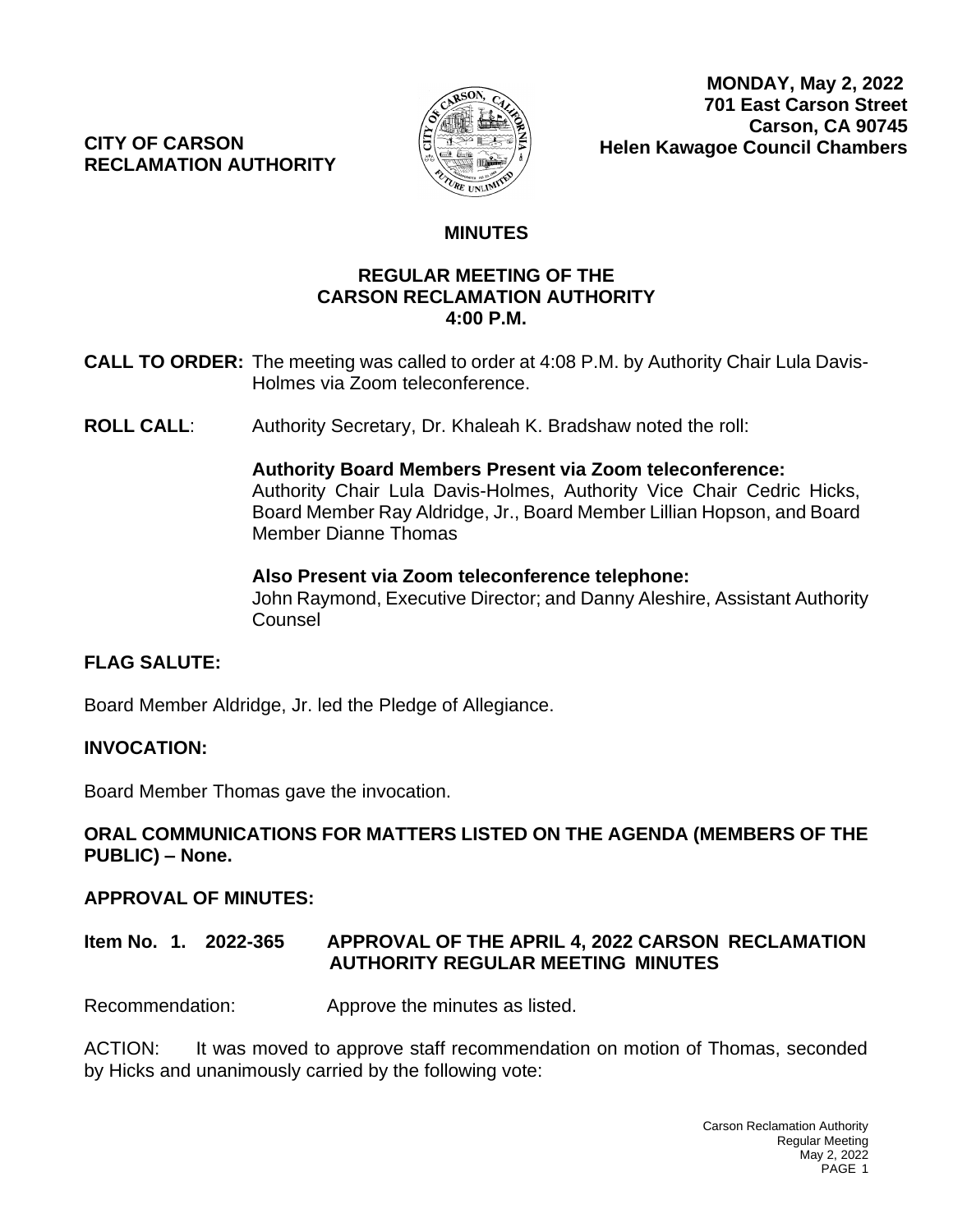Ayes: Authority Chair Davis-Holmes, Authority Vice Chair Hicks, Board Member Aldridge, Jr., Board Member Hopson, and Board Member Thomas Noes: None Abstain: None Absent: None

#### **CONSENT: (Items 2 - 4)**

It was moved to approve the Consent Items on motion of Thomas, seconded by Aldridge, Jr. and unanimously carried by the following vote:

Ayes: Authority Chair Davis-Holmes, Authority Vice Chair Hicks, Board Member Aldridge, Jr., Board Member Hopson and Board Member Thomas Noes: None Abstain: None Absent: None

#### **Item No. 2. 2022-356 Resolution No. 22-09-CRJPA, A RESOLUTION OF THE CARSON RECLAMATION AUTHORITY RATIFYING CLAIMS AND DEMANDS IN THE AMOUNT OF \$9,770.69.**

- ACTION: Item No. 2 was approved on Consent.
- **Item No. 3. 2022-299 CONSIDER THE MONTHLY RESERVES AND CASH REPORT FOR THE CARSON RECLAMATION AUTHORITY FOR MONTH ENDING MARCH 31, 2022**
- Recommendation: RECEIVE and FILE.
- ACTION: Item No. 3 was approved on Consent.
- **Item No. 4. 2022-378 CONSIDER RESOLUTION NO. 22-10-CRJPA PROCLAIMING A LOCAL EMERGENCY, RATIFYING THE PROCLAMATION OF A STATE OF EMERGENCY BY EXECUTIVE ORDERS N-25-20, N-29-20, AND N-35-20, AND AUTHORIZING REMOTE TELECONFERENCE MEETINGS OF THE LEGISLATIVE BODY OF CARSON RECLAMATION AUTHORITY FOR THE PERIOD OF MAY 7, 2022 THROUGH JUNE 6, 2022 PURSUANT TO BROWN ACT PROVISIONS**
- Recommendation: 1. WAIVE further reading and approve RESOLUTION NO. 22-10-CRJPA PROCLAIMING A LOCAL EMERGENCY, RATIFYING THE PROCLAMATION OF A STATE OF EMERGENCY BY EXECUTIVE ORDERS N-25-20, N-29-20, AND N-35-20, AND AUTHORIZING REMOTE TELECONFERENCE MEETINGS OF THE LEGISLATIVE BODY OF CARSON RECLAMATION AUTHORITY FOR THE PERIOD OF MAY 7, 2022 THROUGH JUNE 6, 2022 PURSUANT TO BROWN ACT PROVISIONS.